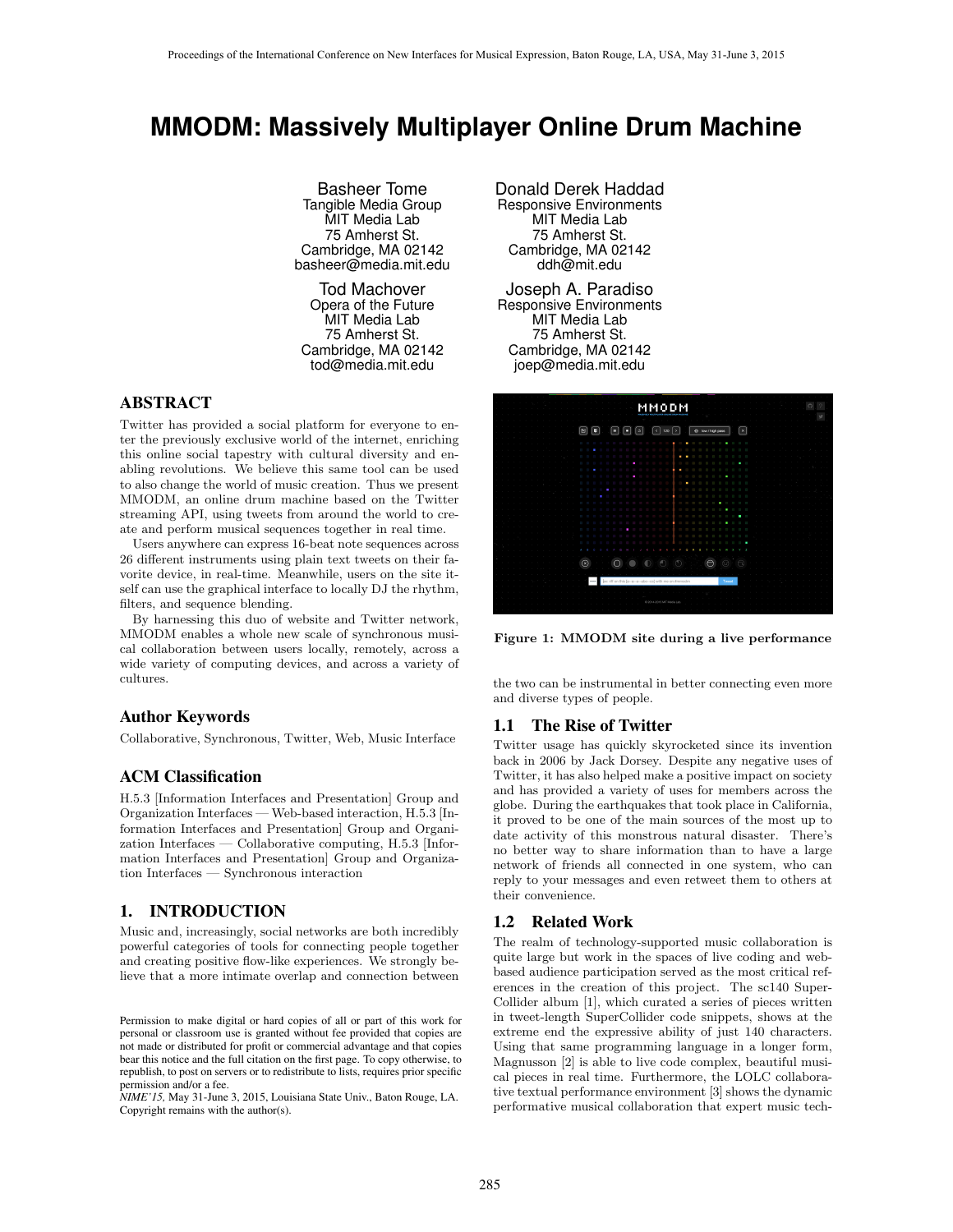nologists can have together with powerful tools like these. We realize that the simplified language syntax of MMODM could never surpass the expressiveness and complexity of these programming languages but we seek to make it robust enough that the loss in complexity is worth the gains in accessibility to new musicians.

There have been other web-based collaborative music apps done both before and after Twitter's inception. One of the first was Eric Metois' collaborative sequencer, Spinning Disks, that he created for the MIT Media Lab's Brain Opera [4]. It allowed users to enable samples on rotating disks, visually, in an interactive client-side web applet using their mouse. Another example is Jorge Herrera's Horgie, a webbased Networked Music Performance tool that synthesizes multiple remote users' input on a centralized server through the Flash plugin [5]. On the mobile side, Nathan Weitzner's massMobile [6] enables audience members using mobile devices to draw the score collaboratively, in real time, for a live jazz ensemble. These examples are powerful tools, but, because they rely on a singular input & output method for each remote contributor controlling a synchronized musical space [7], they solve the distance limitations of the physical world but still exhibit some of the limitations in the scale and speed of participation. Twitter's ubiquity, latency, and diverse input device compatibility truly facilitate the ability to push collaboration to the next level. It's ability to flexibly work as a communication medium between communities of 10 to 10 million people is truly unique.

That said, works utilizing Twitter itself for music creation are also plentiful. A great example is The Listening Machine by Daniel Jones and Peter Gregson [8]. It is an automated system that generates a continuous piece of music based on the activity of 500 Twitter users around the United Kingdom. Their conversations, thoughts and feelings are translated into musical patterns in real time, which you can tune in to at any point through any web-connected device. However, while it and others served as solid inspiration for us during the creation of MMODM, they do not allow for real-time, intentional collaboration, and instead generate music incidentally from the interactions on the site. We propose that by giving users more direct, intentional, and active control through Twitter, we open up the possibilities for the type of music that can be created.

# 2. INTERACTION DESIGN

Because our multi-part system has asymmetric participation roles, we faced many issues and nuances in delegating tasks between site users and twitter users, in order to create a balanced dynamic between creator, editor, and audience. We outline below the user-facing features that flowered into our core set enabling sequence creation, closer collaboration  $&$  sharing, playback controls, filters  $&$  effects, and sequence modification.



#### Figure 2: Flowing color bar at the top of the page corresponding to new notes from the stream

The limitations of various browser rendering engines imposed visual and graphical constraints on what we were able to do visually. However, our small design details like the flowing color bar and pulsing colored squares representing the notes help to create the feeling of a more dynamic, collaborative experience using simple shapes and a simple color palette.

## 2.1 Sequence Creation

At the heart of MMODM is sequence creation. Twitter users anywhere can express 16-beat note sequences across 26 different instruments using plain text tweets on their favorite device, in real-time. To define a sequence, use square brackets [ ], a string of 16 letters A through Z corresponding to various pre-selected instruments, and add the hashtag #mmodm. There are 16 beats total in a loop and a "-" is used to define a rest. For example:

riff on this [a–a–a–abc–cc] with me on  $\#\mathrm{mmodm}$ 

# 2.2 Sharing & Collaboration

Users can share the current state of their local session on the site through the share button in the top left corner. Clicking it locks the notes in place and generates a link (ex: mmodm.co/sm/ezwg8u5o). Sharing that link allows other users to both listen to the sequence as well as tweak it and build on top of it.



#### Figure 3: Interface popup used to create a hashtagexclusive room to jam

When there are a lot of users using the  $\#n$ mmodm hashtag, it can be tougher to have a more intimate jam session with a few friends locally or remotely. By clicking on the rooms button (Figure 3), users can create a separate musical space requiring both the #mmodm hashtag as well as a hashtag of their choosing such as #spectre.

### 2.3 Playback & Tempo

Standard playback support of pause, play, and stop are included in order to aid in timing in performances and with other instruments.



Figure 4: Buttons used to control pause, play, looping, and tempo

Some interesting, looping effects can be achieved using the restart button (Figure 4) that restarts playback at the beginnign of the loop without interruption. Lastly, the tempo is also modifiable on a local level and can be combined with the effects (such as beat skipping) to create more interesting and complex sounds.

## 2.4 Filters & Effects

While many types of filters and effects were considered, a brief survey of what musicians actually used and what effects were most commonly found in other types of drum machines led us to incorporate a small but important subset of filters and effects  $[9]$ . We added high & low pass filters, stuttering, and beat skipping (Figure 5).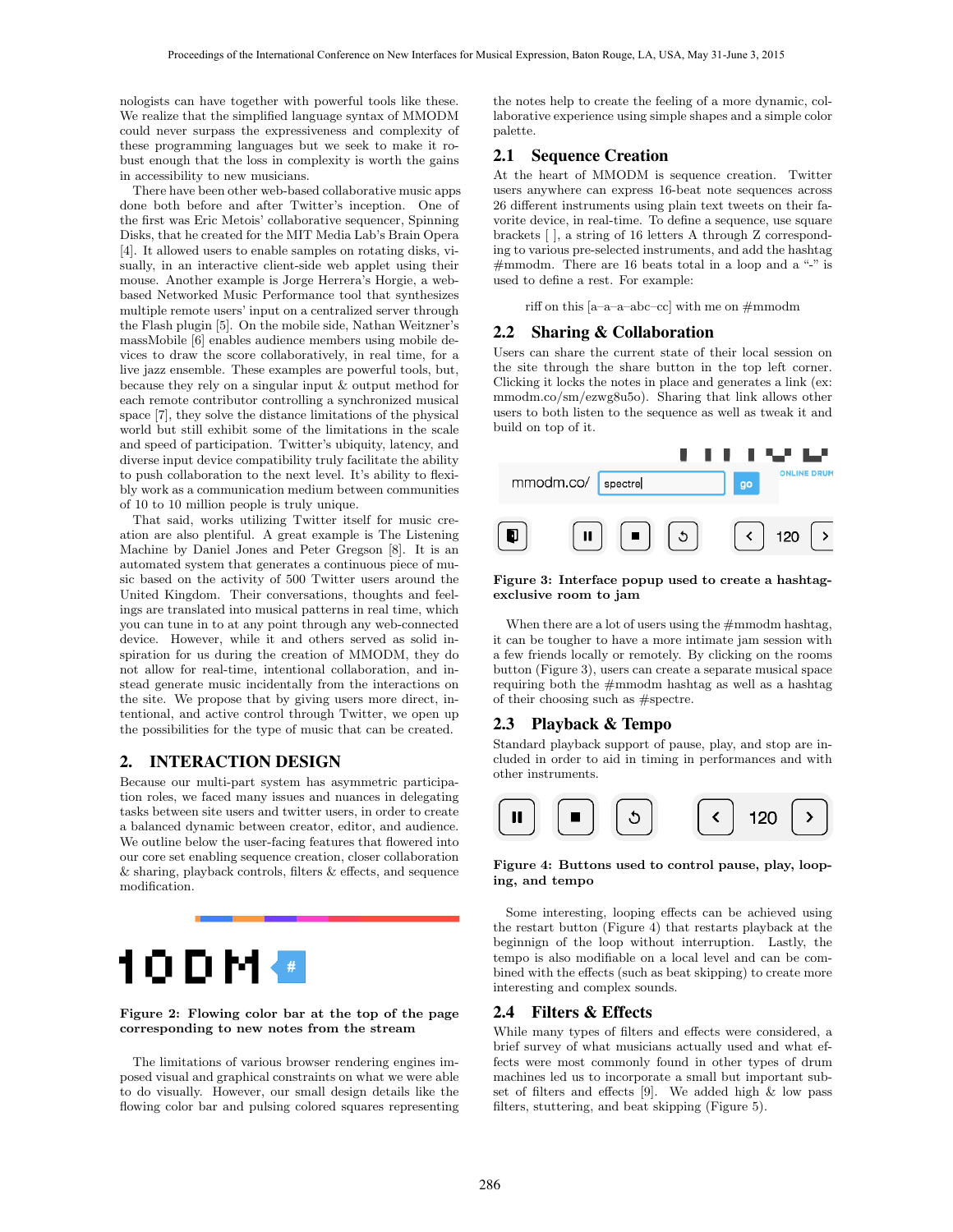

Figure 6: Flow diagram describing in detail the technical system architecture design



Figure 5: Buttons used to select between various ratios of stutter timing and beat skipping effects

The stuttering operates on a two-note buffer loop, with options to loop on-tempo,  $2x$ ,  $4x$ , and  $8x$ . The "gater" effect skips playing either every-other beat or every-two beats.

Furthermore, users can more expertly employ these effects by using the keyboard shortcuts (0-9) to speedily enable and layer.

## 2.5 Sequence Modification

Nearly as important to the sequence creation functions is modification through the column locking and sequence clearing features. (Figure 7)



#### Figure 7: Clicking on a column locks those beats in place with a line, preventing them from fading out

By clicking various columns with their mouse, users can prevent changes to that note column and preserve instrumentspecific sequences that are working well. This prevents the natural fading of notes over time, stops the clear button from removing those notes, and ignores newly tweeted notes

of that specific instrument. It's through well-considered use of this feature that enables users to locally shape the chaos of collaboration into beautiful arrangements.

# 3. ARCHITECTURE

Unlike many other common web applications, MMODM relies almost as equally on the back-end server architecture as it does on the client-side javascript code running in the user's browser to create the full musical experience. This is necessary in order to avoid extraneous streaming connection requests to Twitter while also running the core timing loops locally to ensure speed, accuracy, and latency while jamming.

#### 3.1 Server Architecture

.

The back-end architecture, as shown in Figure 6, relies on cutting-edge technologies to serve thousands of incoming requests. At its foundation lies Varnish-Cache, a web application accelerator, running on port 80 to reverse-proxy incoming requests to the Node.js server cluster. The Node server cluster runs the master and slave processes. The master cluster's main job is to keep slave processes up and running. It also, watches over the root hashtag (#mmodm) via Twitter's stream API, i.e., the master process will capture, process and store any tweet having this hashtag. The incoming tweets are checked by the master process using regular expressions to ensure that they fit MMODM's textto-beat constraints outlined in the interface design section. If passed, these tweets are stored in a MongoDB database running on port 27017 before being broadcasted to connected peers via Websockets.

The slave processes spawn the core application layer running Express.js, a lightweight and modular Node.js web framework, and Socket.io enabling real-time bidirectional event-based communication. The Express.js http server runs on port 8080 for production and defaults to port 3000 for development or testing. Finally, on port 6379 Redis server, a key-value memory storage, unifies the memory pool used across the master and slaves processes enabling a horizontally scalable engine. The Express.js application layer follows a classical MVC design pattern [10] where Jade, an